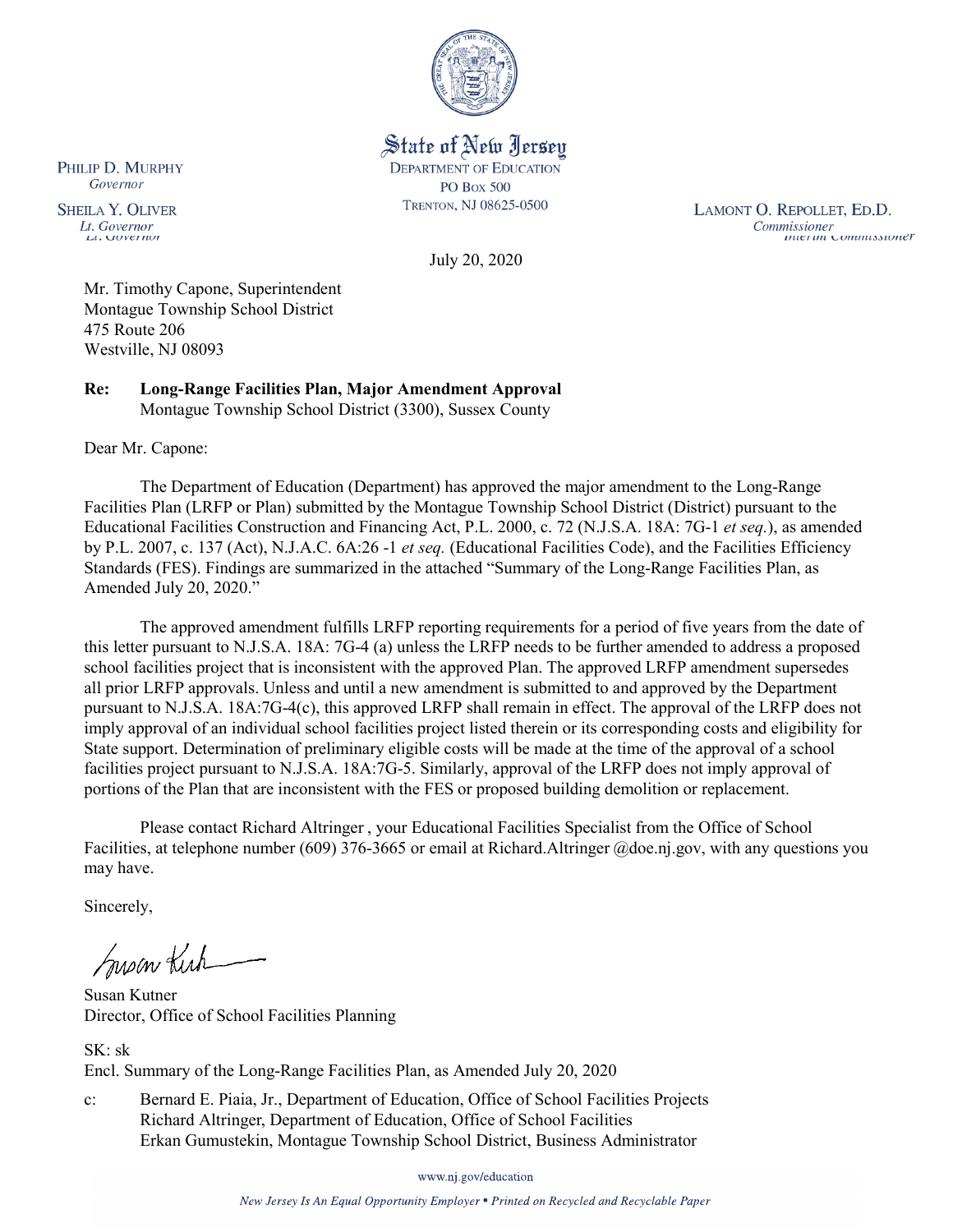# **Montague Township School District (3300) Summary of the Long-Range Facilities Plan, as Amended July 20, 2020**

The Department of Education (Department) has completed its review of the major amendment to the Long-Range Facilities Plan (LRFP or Plan) submitted by the Montague Township School District (District) pursuant to the Educational Facilities Construction and Financing Act, P.L. 2000, c. 72 (N.J.S.A. 18A: 7G-1 *et seq.*), as amended by P.L. 2007, c. 137 (Act), N.J.A.C. 6A:26-1 et seq. (Educational Facilities Code), and the Facilities Efficiency Standards (FES).

The following provides a summary of the District's approved amended LRFP. The summary is based on the standards set forth in the Act, the Educational Facilities Code, the FES, District-reported information in the Department's LRFP reporting system, and supporting documentation. The referenced reports in *italic* text are standard reports available on the Department's LRFP website.

# **1. Inventory Overview**

The District is classified as a Regular Operating District (ROD) for funding purposes. It provides services for students in grades PK-8.

The District identified existing and proposed schools, sites, buildings, rooms, and site amenities in its LRFP. Table 1 lists the number of existing and proposed district schools, sites, and buildings. Detailed information can be found in the *School Asset Inventory Report* and the *Site Asset Inventory Report.*

**As directed by the Department, school facilities projects that have received initial approval by the Department and have been approved by the voters, if applicable, are represented as "existing" in the LRFP.** Approved projects that include new construction and/or the reconfiguration/reassignment of existing program space are as follows: n/a.

| Category                                     | <b>Existing</b> | <b>Proposed</b> |
|----------------------------------------------|-----------------|-----------------|
| Number of Schools (assigned DOE school code) |                 |                 |
| Number of School Buildings <sup>1</sup>      |                 |                 |
| Number of Non-School Buildings <sup>2</sup>  |                 |                 |
| Number of Vacant Buildings                   |                 |                 |
| Number of Sites                              |                 |                 |

#### **Table 1: Number of Schools, School Buildings, and Sites**

Based on the existing facilities inventory submitted by the District:

- Schools using leased buildings (short or long-term):  $n/a$
- Schools using temporary classroom units (TCUs), excluding TCUs supporting construction: n/a
- Vacant/unassigned school buildings:  $n/a$

 $\overline{a}$ 

<span id="page-1-1"></span><span id="page-1-0"></span>*<sup>1</sup>* Includes district-owned buildings and long-term leases serving students in district-operated programs

<sup>&</sup>lt;sup>2</sup> Includes occupied district-owned buildings not associated with a school, such as administrative buildings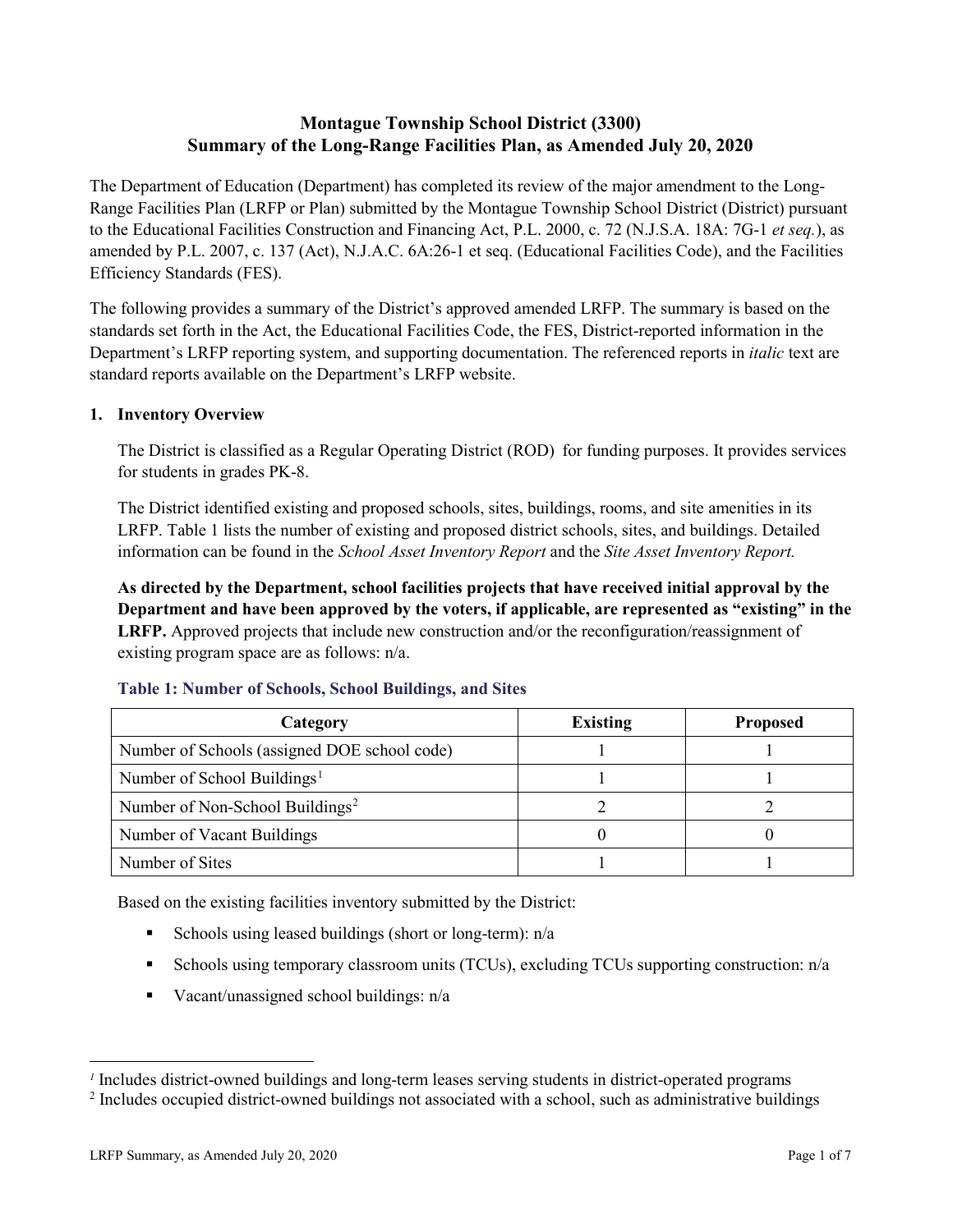Findings:

The Department has determined that the proposed inventory is adequate for approval of the District's LRFP amendment. However, the LRFP determination does not imply approval of an individual school facilities project listed within the LRFP; the District must submit individual project applications for project approval.

# **2. District Enrollments**

The District determined the number of students, or "proposed enrollments," to be accommodated for LRFP planning purposes on a district-wide basis and in each school.

The Department minimally requires the submission of a standard cohort-survival projection using historic enrollment data from the Application for School State Aid (ASSA) or NJ Smart. The cohort-survival method projection method forecasts future students based upon the survival of the existing student population as it moves from grade to grade. A survival ratio of less than 1.00 indicates a loss of students, while a survival ratio of more than 1.00 indicates the class size is increasing. For example, if a survival ratio tracking first to second grade is computed to be 1.05, the grade size is increasing by 5% from one year to the next. The cohort-survival projection methodology works well for communities with stable demographic conditions. Atypical events impacting housing or enrollments, such as an economic downturn that halts new housing construction or the opening of a charter or private school, typically makes a cohort-survival projection less reliable.

### **Proposed enrollments are based on a standard cohort-survival enrollment projection.**

Adequate supporting documentation was submitted to the Department to justify the proposed enrollments. Table 2 provides a comparison of existing and projected enrollments. All totals include special education students.

|                              | <b>Existing Enrollments</b> | <b>District Proposed Enrollments</b> |
|------------------------------|-----------------------------|--------------------------------------|
| <b>Grades</b>                | 2019-20                     | 2024-25                              |
| PK (excl. private providers) | 34                          | 42                                   |
| Grades K to 5                | 166                         | 136                                  |
| Grades 6 to 8                | 42                          | 56                                   |
| Grades 9 to 12               |                             |                                      |
| Totals K to 12               | 242                         | 234                                  |

# **Table 2: Enrollments**

Findings:

The Department has determined the District's proposed enrollments to be acceptable for approval of the District's LRFP amendment. The Department will require a current enrollment projection at the time an application for a school facilities project is submitted incorporating the District's most recent enrollments in order to verify that the LRFP's planned capacity is appropriate for the updated enrollments.

# **3. District Practices Capacity**

Based on information provided in the room inventories, District Practices Capacity was calculated for each school building to determine whether adequate capacity is proposed for the projected enrollments based on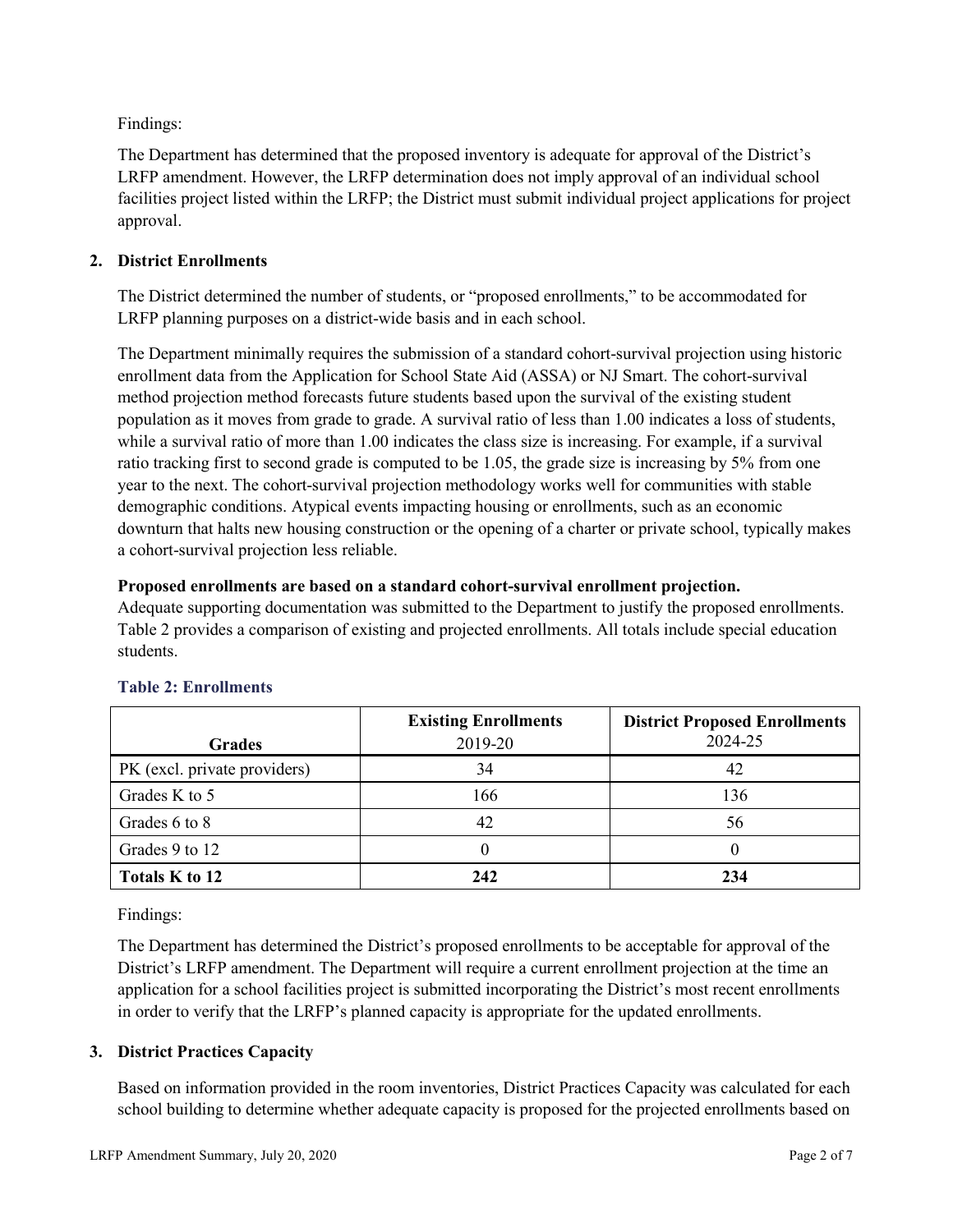district scheduling and class size practices. The capacity totals assume instructional buildings can be fully utilized regardless of school sending areas, transportation, and other operational issues. The calculations only consider district-owned buildings and long-term leases; short term leases and temporary buildings are excluded. **A capacity utilization factor of 90% for classrooms serving grades K-8 and 85% for classrooms serving grades 9-12 is applied in accordance with the FES.** No capacity utilization factor is applied to preschool classrooms.

In certain cases, districts may achieve adequate District Practices Capacity to accommodate enrollments but provide inadequate square feet per student in accordance with the FES, resulting in educational adequacy issues and "Unhoused Students." Unhoused students are considered in the "Functional Capacity" calculations used to determine potential State support for school facilities projects and are analyzed in Section 4.

Table 3 provides a summary of proposed enrollments and existing and proposed District-wide capacities. Detailed information can be found in the LRFP website reports titled *FES and District Practices Capacity Report, Existing Rooms Inventory Report, and Proposed Rooms Inventory Report.*

| <b>Grades</b>              | <b>Proposed</b><br><b>Enrollments</b> | <b>Existing</b><br><b>District</b><br><b>Practices</b><br>Capacity | <b>Existing</b><br>Deviation* | <b>Proposed</b><br><b>District</b><br><b>Practices</b><br>Capacity | <b>Proposed</b><br>Deviation* |
|----------------------------|---------------------------------------|--------------------------------------------------------------------|-------------------------------|--------------------------------------------------------------------|-------------------------------|
| Elementary ( $PK$ to 5)    | 178                                   | 163.62                                                             | $-14.80$                      | 163.62                                                             | $-14.80$                      |
| Middle $(6 \text{ to } 8)$ | 56                                    | 67.38                                                              | 11.38                         | 67.38                                                              | 11.38                         |
| High $(9 \text{ to } 12)$  | 0                                     | 0.00                                                               | 0.00                          | 0.00                                                               | 0.00                          |
| <b>District Totals</b>     | 234                                   | 231.00                                                             | $-3.00$                       | 231.00                                                             | $-3.00$                       |

# **Table 3: District Practices Capacity Analysis**

*\* Positive numbers signify surplus capacity; negative numbers signify inadequate capacity. Negative values for District Practices capacity are acceptable for approval if proposed enrollments do not exceed 100% capacity utilization.*

Considerations:

- Based on the proposed enrollments and existing room inventories, the District is projected to have inadequate capacity for the following grade groups, assuming all school buildings can be fully utilized: n/a
- Adequate justification has been provided by the District if the proposed capacity for a school significantly deviates from the proposed enrollments. Generally, surplus capacity is acceptable for LRFP approval if additional capacity is not proposed through new construction.

# Findings:

The Department has determined that proposed District capacity, in accordance with the proposed enrollments, is adequate for approval of the District's LRFP amendment. The Department will require a current enrollment projection at the time an application for a school facilities project is submitted, incorporating the District's most recent Fall Enrollment Report, in order to verify that the LRFP's planned capacity meets the District's updated enrollments.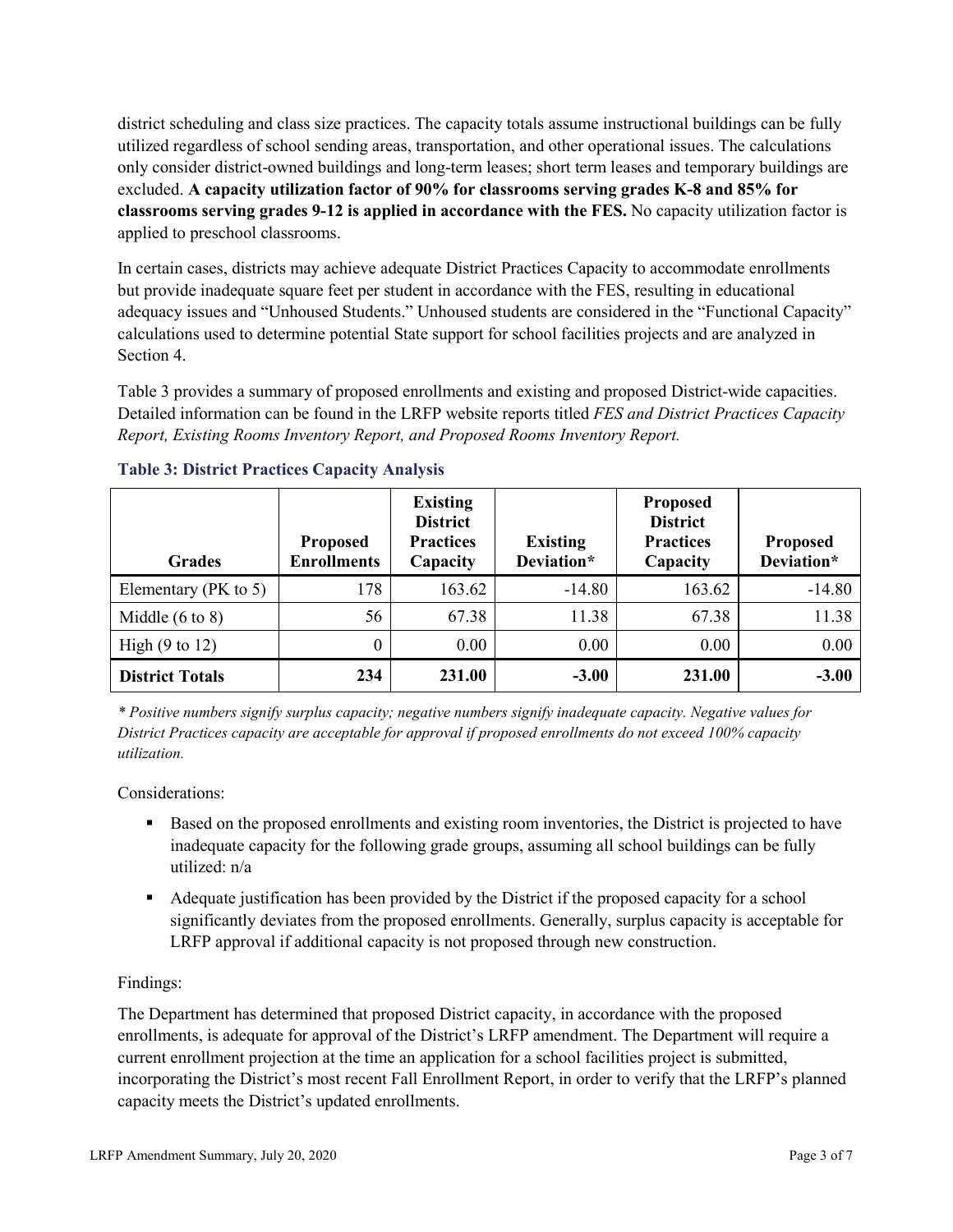## **4. New Construction Funding Eligibility**

*Functional Capacity* was calculated and compared to the proposed enrollments to provide a **preliminary estimate** of Unhoused Students and new construction funding eligibility. **A final determination will be made at the time of project application approval.**

*Functional Capacity* is the adjusted gross square footage of a school building *(total gross square feet minus excluded space)* divided by the minimum area allowance per full-time equivalent student for the grade level contained therein. *Unhoused Students* is the number of students projected to be enrolled in the District that exceeds the Functional Capacity of the District's schools pursuant to N.J.A.C. 6A:26-2.2(c). *Excluded Square Feet* includes (1) square footage exceeding the FES for any pre-kindergarten, kindergarten, general education, or self-contained special education classroom; (2) grossing factor square footage *(corridors, stairs, mechanical rooms, etc.)* that exceeds the FES allowance, and (3) square feet proposed to be demolished or discontinued from use. Excluded square feet may be revised during the review process for individual school facilities projects.

Table 4 provides a preliminary assessment of the Functional Capacity, Unhoused Students, and Estimated Maximum Approved Area for Unhoused Students for each FES grade group. The calculations exclude temporary facilities and short-term leased buildings. School buildings proposed for whole or partial demolition or reassignment to a non-school use are excluded from the calculations pending project application review. If a building is proposed to be reassigned to a different school, the square footage is applied to the proposed grades after reassignment. Buildings that are not assigned to a school are excluded from the calculations. In addition, only preschool students eligible for state funding (former ECPA students) are included. Detailed information concerning the calculations can be found in the *Functional Capacity and Unhoused Students Report* and the *Excluded Square Footage Report.*

| Category                                     | PK/K to 5 | 6 to 8 | 9 to 12  | <b>Total</b> |
|----------------------------------------------|-----------|--------|----------|--------------|
| Eligible PK /K-12 Proposed Enrollments       | 178       | 56     | 0        |              |
| FES Area Allowance (SF/student)              | 125.00    | 134.00 | 151.00   |              |
| <b>Prior to Completion of Proposed Work:</b> |           |        |          |              |
| <b>Existing Gross Square Feet</b>            | 29,049    | 11,961 | $\Omega$ | 41,010       |
| <b>Adjusted Gross Square Feet</b>            | 28,107    | 11,574 | $\theta$ | 39,681       |
| <b>Adjusted Functional Capacity</b>          | 220.23    | 90.68  | 0.00     |              |
| <b>Unhoused Students</b>                     | 0.00      | 0.00   | 0.00     |              |
| Est. Max. Area for Unhoused Students         | 0.00      | 0.00   | 0.00     |              |
| <b>After Completion of Proposed Work:</b>    |           |        |          |              |
| Gross Square Feet                            | 28,824    | 11,869 | $\theta$ | 40,693       |
| New Gross Square Feet                        | $\theta$  | 0      | $\theta$ | $\Omega$     |
| <b>Adjusted Gross Square Feet</b>            | 28,107    | 11,574 | $\Omega$ | 39,681       |
| <b>Functional Capacity</b>                   | 220.23    | 90.68  | 0.00     |              |
| Unhoused Students after Construction         | 0.00      | 0.00   | 0.00     |              |
| Est. Max. Area Remaining                     | 0.00      | 0.00   | 0.00     |              |

#### **Table 4: Estimated Maximum Approved Area for Unhoused Students**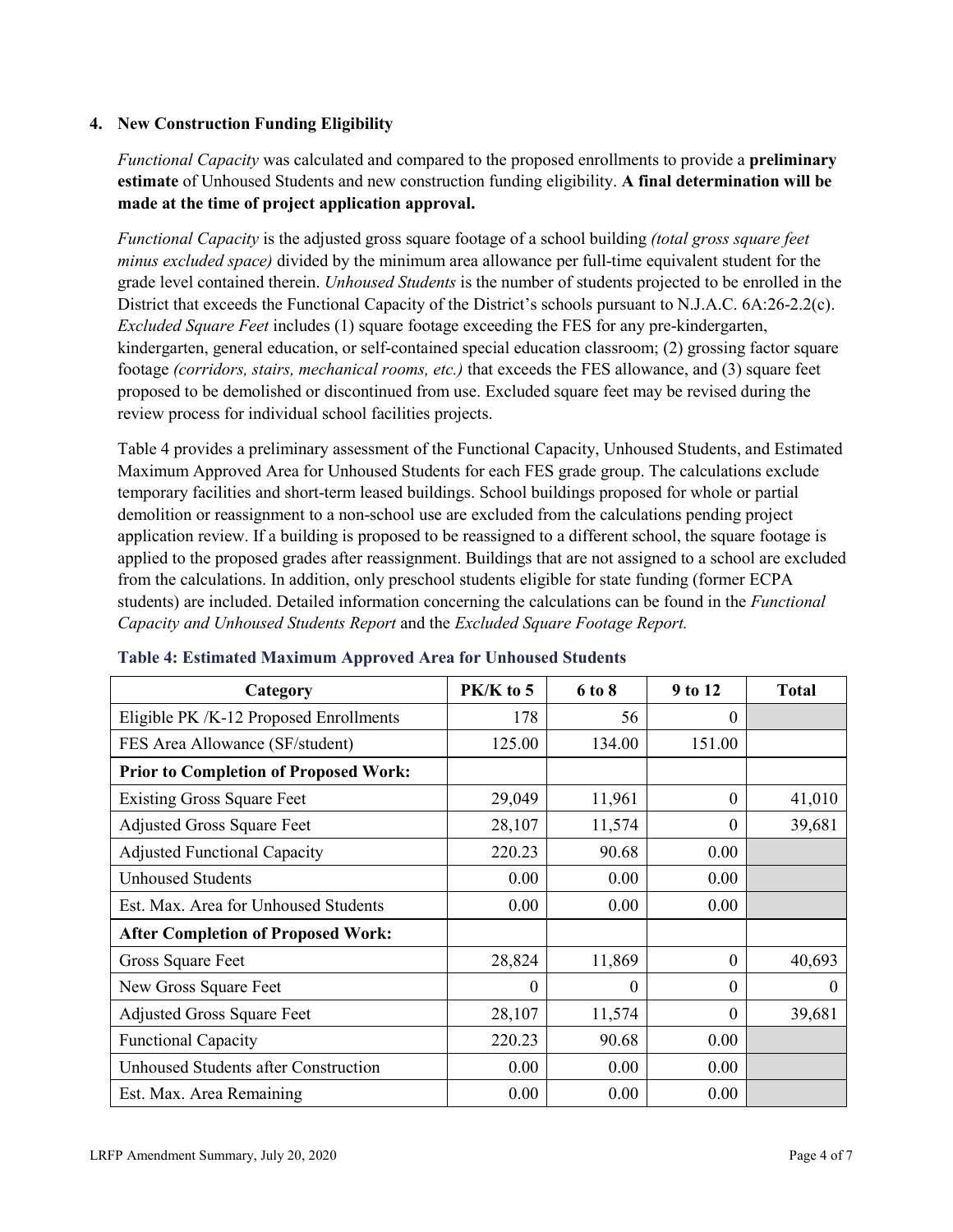Facilities used for non-instructional or non-educational purposes are ineligible for State support under the Act. However, projects for such facilities shall be reviewed by the Department to determine whether they are consistent with the District's LRFP and whether the facility, if it is to house students (full or part time) conforms to educational adequacy requirements. These projects shall conform to all applicable statutes and regulations.

Estimated costs represented in the LRFP by the District are for capital planning purposes only. The estimates are not intended to represent preliminary eligible costs or final eligible costs of approved school facilities projects.

Considerations:

- The District does not have approved projects pending completion, as noted in Section 1, that impact the Functional Capacity calculations.
- **The Functional Capacity calculations** *exclude* square feet proposed for demolition or discontinuation for the following FES grade groups and school buildings pending a feasibility study and project review: PK, K-5, 6-8.
- Based on the preliminary assessment, the District has Unhoused Students prior to the completion of proposed work for the following FES grade groups: n/a.
- New construction is proposed for the following FES grade groups: n/a.
- Proposed new construction exceeds the estimated maximum area allowance for Unhoused Students prior to the completion of the proposed work for the following grade groups: n/a.
- The District, based on the preliminary LRFP assessment, will not have Unhoused Students after completion of the proposed LRFP work. If the District is projected to have Unhoused Students, adequate justification has been provided to confirm educational adequacy in accordance with Section 6 of this determination.

# Findings:

Functional Capacity and Unhoused Students calculated in the LRFP are preliminary estimates. Preliminary Eligible Costs (PEC) and Final Eligible Costs (FEC) will be included in the review process for specific school facilities projects. A feasibility study undertaken by the District is required if building demolition or replacement is proposed per N.J.A.C. 6A:26-2.3(b)(10).

# **5. Proposed Work**

The District assessed program space, capacity, and physical plant deficiencies to determine corrective actions. Capital maintenance, or *"system actions,"* address physical plant deficiencies due to operational, building code, and /or life cycle issues. Inventory changes, or *"inventory actions,*" add, alter, or eliminate sites, site amenities, buildings, and/or rooms.

The Act (N.J.S.A. 18A:7G-7b) provides that all school facilities shall be deemed suitable for rehabilitation unless a pre-construction evaluation undertaken by the District demonstrates to the satisfaction of the Commissioner that the structure might pose a risk to the safety of the occupants even after rehabilitation or that rehabilitation is not cost-effective. Pursuant to N.J.A.C. 6A:26-2.3(b)(10), the Commissioner may identify school facilities for which new construction is proposed in lieu of rehabilitation for which it appears from the information presented that new construction is justified, provided, however, that for such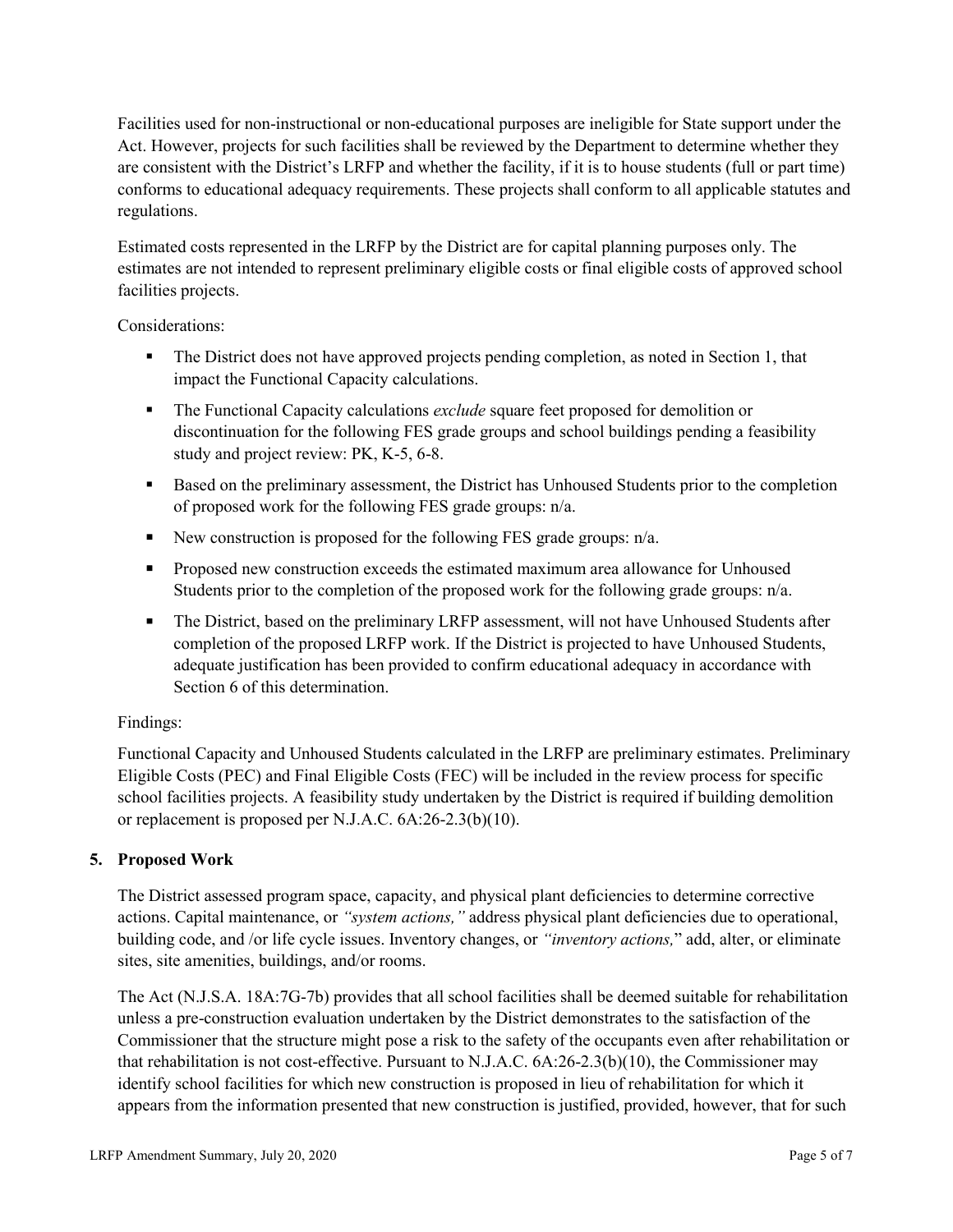school facilities so identified, the District must submit a feasibility study as part of the application for the specific school facilities project. The cost of each proposed building replacement is compared to the cost of additions or rehabilitation required to eliminate health and safety deficiencies and to achieve the District's programmatic model.

Table 5 lists the scope of work proposed for each school based on the building(s) serving their student population. Proposed inventory changes are described in the LRFP website reports titled *"School Asset Inventory Report and "Proposed Room Inventory Report."* Information concerning proposed systems work, or capital maintenance can be found in the *"LRFP Systems Action Summary Report.*"

With the completion of the proposed work, the following schools are proposed to be eliminated: n/a; the following schools are proposed to be added: n/a.

| <b>Proposed Scope of Work</b>                                                                  | <b>Applicable Schools</b>      |
|------------------------------------------------------------------------------------------------|--------------------------------|
| <b>Renovation only</b> (no new construction)                                                   |                                |
| System actions only (no inventory actions)                                                     | Montague Township School (050) |
| Existing inventory actions only (no systems actions)                                           | n/a                            |
| Systems and inventory changes                                                                  | n/a                            |
| <b>New construction</b>                                                                        |                                |
| Building addition only (no systems actions)                                                    | n/a                            |
| Renovation and building addition (system, existing<br>inventory, and new construction actions) | n/a                            |
| New building on existing site                                                                  | n/a                            |
| New building on new or expanded site                                                           | n/a                            |
| Site and building disposal (in addition to above scopes)                                       |                                |
| Partial building demolition                                                                    | Montague Township School (050) |
| Whole building demolition                                                                      | n/a                            |
| Site and building disposal or discontinuation of use                                           | n/a                            |

### **Table 5: School Building Scope of Work**

Findings:

The Department has determined that the proposed work is adequate for approval of the District's LRFP amendment. However, Department approval of proposed work in the LRFP does not imply the District may proceed with a school facilities project. The District must submit individual project applications with cost estimates for Department project approval. Both school facilities project approval and other capital project review require consistency with the District's approved LRFP.

# **6. Proposed Room Inventories and the Facilities Efficiency Standards**

The District's proposed school buildings were evaluated to assess general educational adequacy in terms of compliance with the FES area allowance pursuant to N.J.A.C. 6A:26-2.2 and 2.3.

District schools proposed to provide less square feet per student than the FES after the completion of proposed work as indicated in Table 5 are as follows: n/a